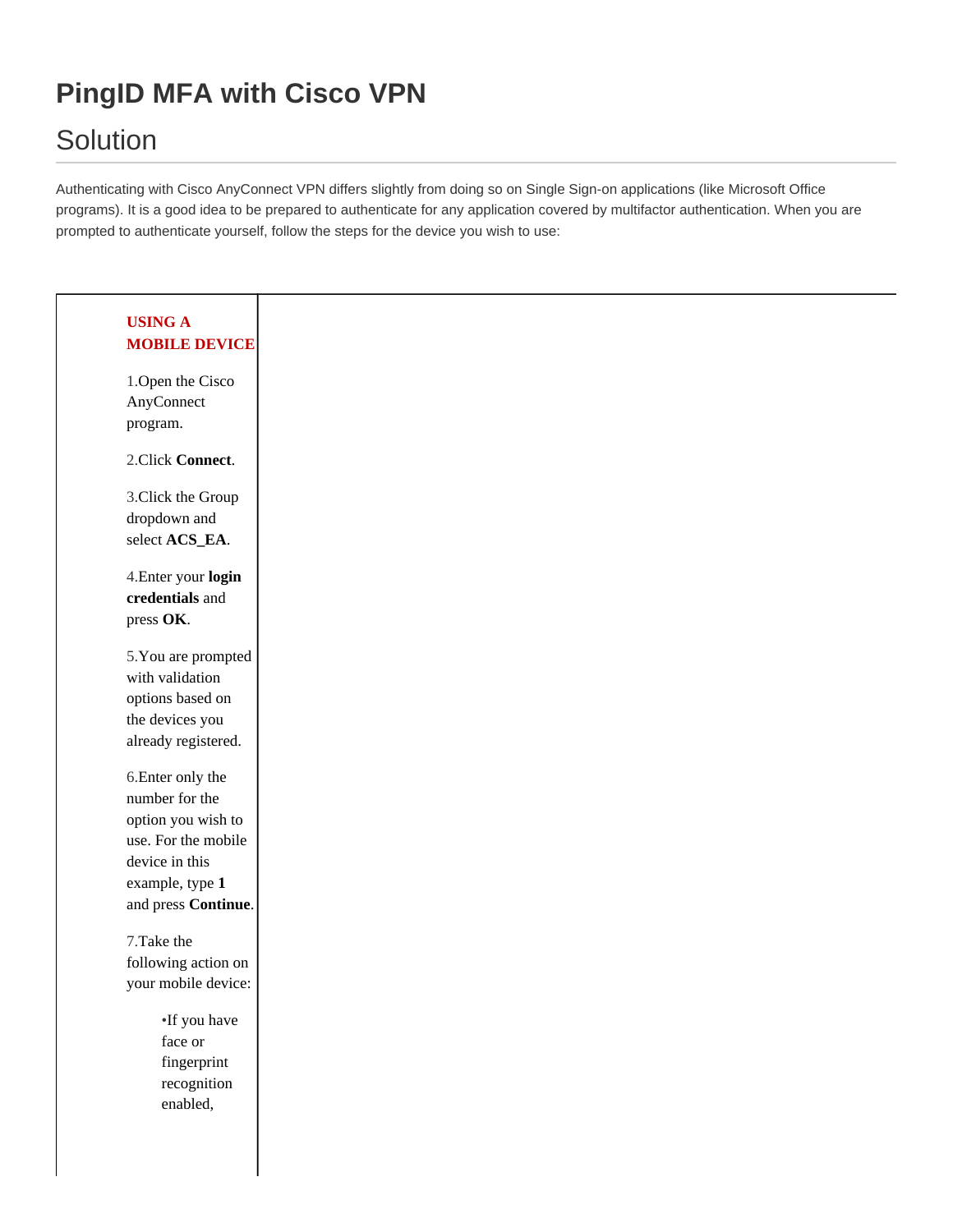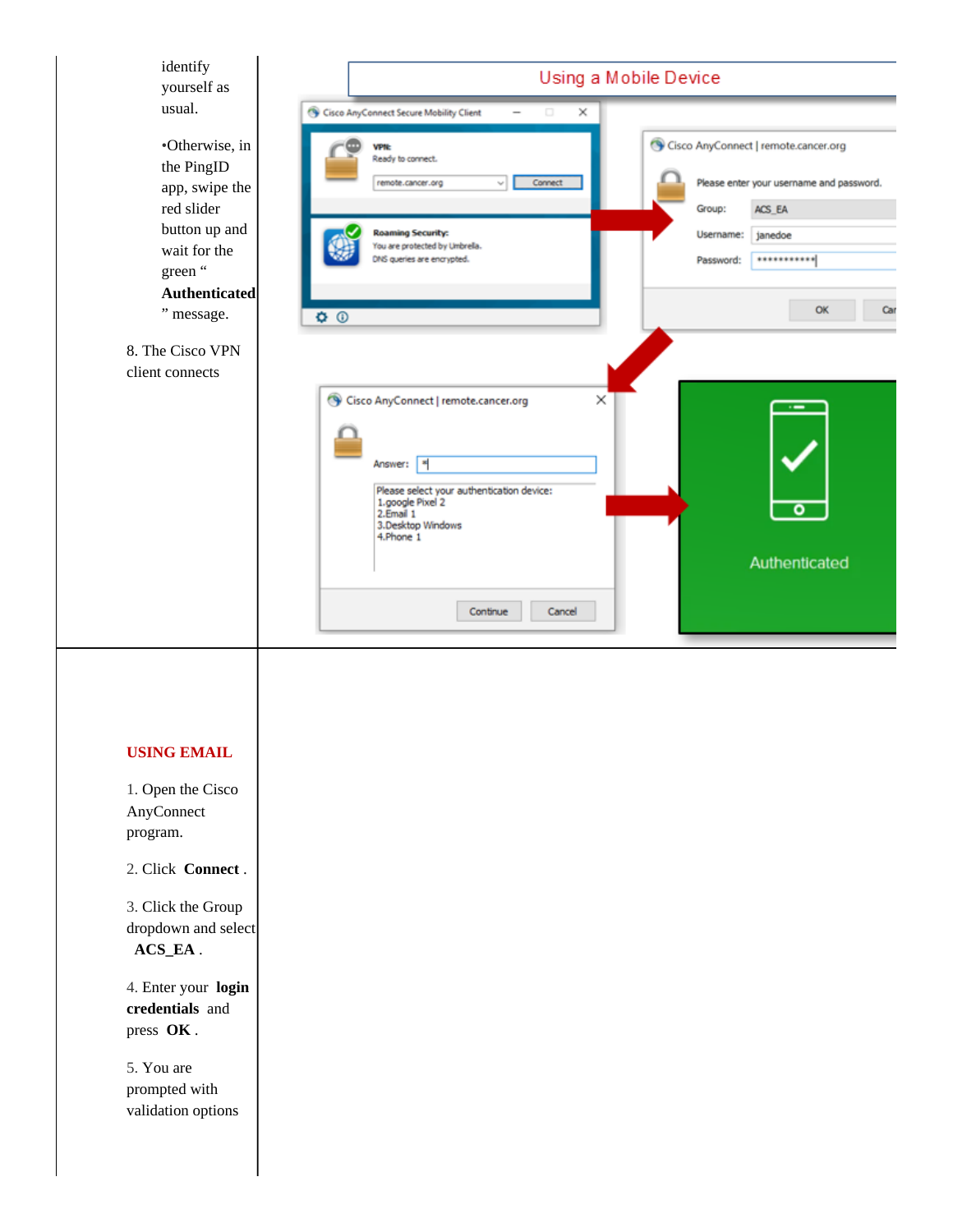based on the devices you already registered.

6. Enter only the number for the option you wish to use. For the email in this example, type **2** and press **Continue** .

7. Check the email address you registered.

8. Open the email that contains the authentication code.

9. Return to the VPN window, enter the code, and then click **Continue** .

10. The Cisco VPN client connects.

> **USING A PHONE CALL**

1. Open the Cisco AnyConnect program.

2. Click **Connect** .

3. Click the Group dropdown and select **ACS\_EA** .

4. Enter your **login credentials** and press **OK**

.

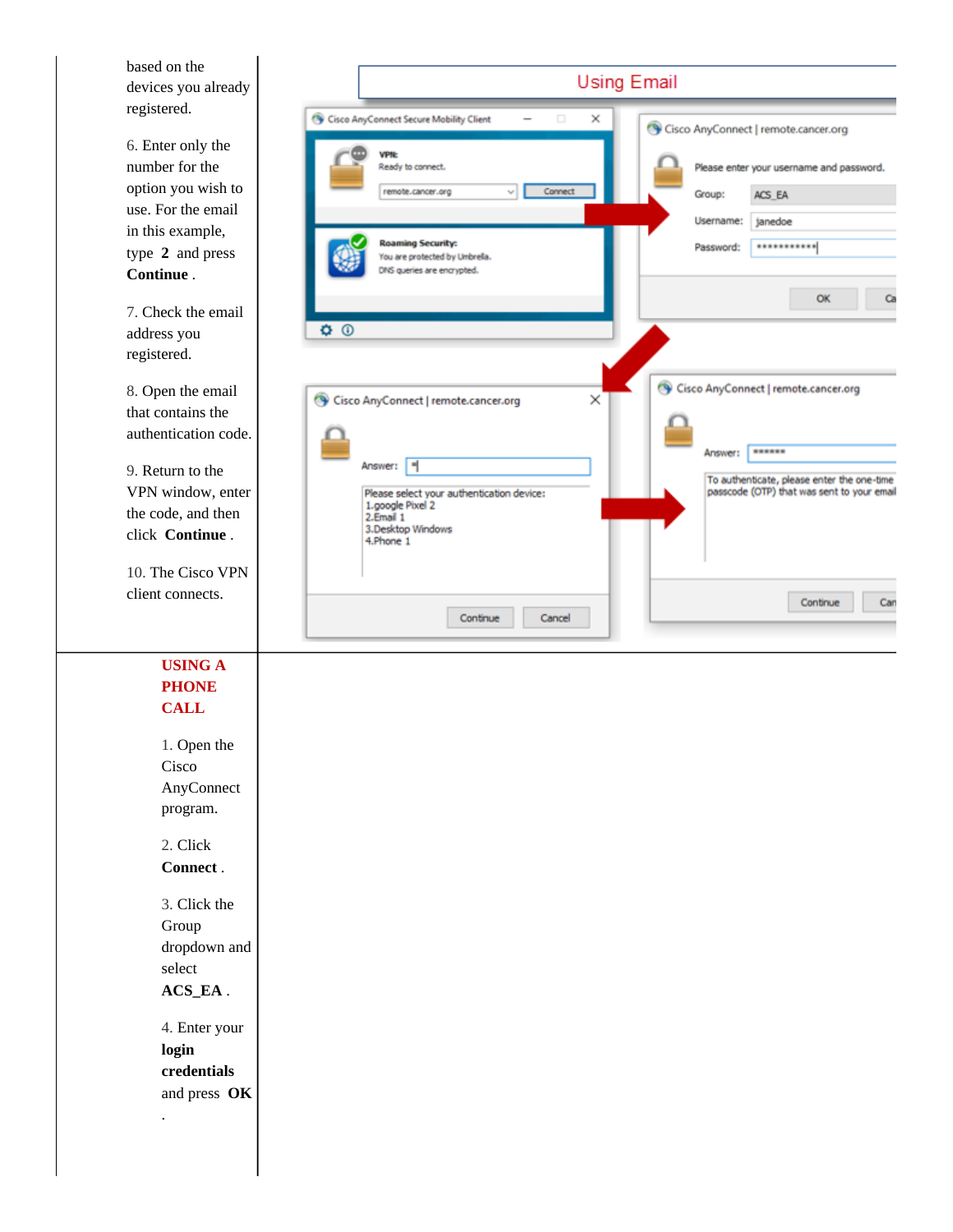Using a Phone Call 5. You are prompted Cisco AnyConnect Secure Mobility Client × with Cisco AnyConnect | remote.cancer.org validation **VPN:** options based Ready to connect. Please enter your username and passv on the devices remote.cancer.org Connect Group: ACS\_EA you already Username: janedoe registered. **Roaming Security:** \*\*\*\*\*\*\*\*\*\*\* Password: You are protected by Umbrella. 6. Enter only DNS queries are encrypted. the number OK for the option you wish to  $\Phi$   $\Phi$ use. For the phone number in this Cisco AnyConnect | remote.cancer.org × Cisco AnyConnect | remote.cancer.org example, type **4** and press **Continue** . Answer: 8 Answer: **RESERVE** Please select your authentication device: 7. The phone To authenticate, please enter the o 1.google Pixel 2<br>2.Email 1 passcode (OTP) that you received v you registered 3.Desktop Windows will ring. 4.Phone 1 Answer the call and make note of the Continue Cancel Continue one-time Passcode. 8. Return to the VPN window, enter the code, then click **Continue** . 9. The Cisco VPN client connects **USING THE DESKTOP APP\*** 1. Open the Cisco AnyConnect program. 2. Click **Connect** . 3. Click the Group dropdown and select **ACS\_EA** .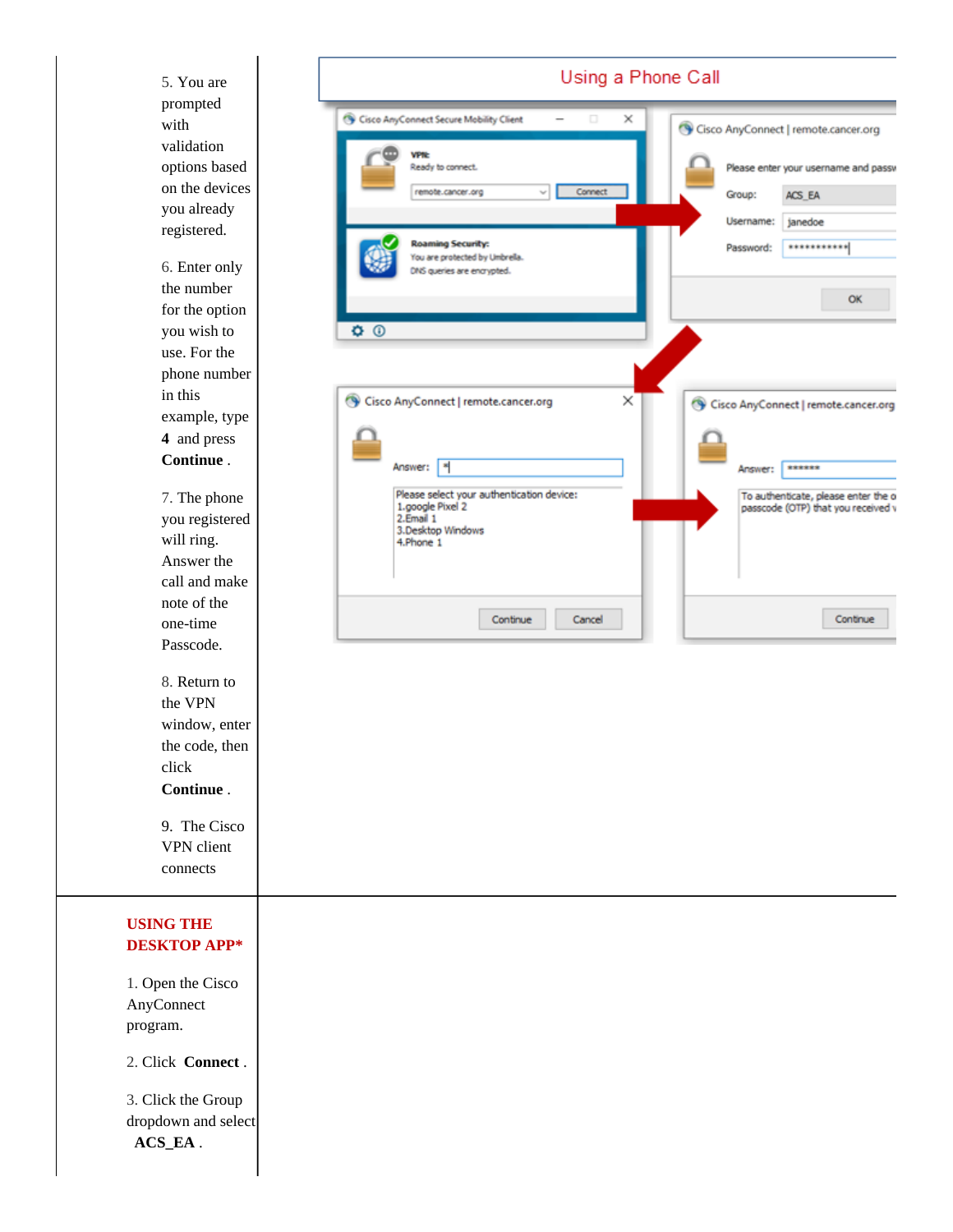4. Enter your **login credentials** and press **OK** .

5. You are prompted with validation options based on the devices you already registered.

6. Enter only the number for the option you wish to use. For the desktop application in this example, type **3** and press **Continue** .

7. Open the PingID desktop application.

button.

9. Return to the

10. The Cisco VPN client connects.

**\*NOTE:** You must use the computer you originally used to set up MFA to use this option.

**VPN:** Ready to connect. remote.cancer.org Connec Group: Username: ing Security: Password: You are protected by Umbrella. DNS queries are encrypted.  $\overline{\mathbf{O}}$ × Cisco AnyConnect | remote.cancer.org Answer: | Answer: |\*

8. Select the **Copy**

VPN window, use  $[Ctrl]+[v]$  to paste the code code or enter it manually, and then click **Continue**.

NOTE: You must use the computer you originally used to set up MFA to use this o

Using the Desktop Application



## Details

#### **USING A MOBILE DEVICE**

1. Open the Cisco AnyConnect program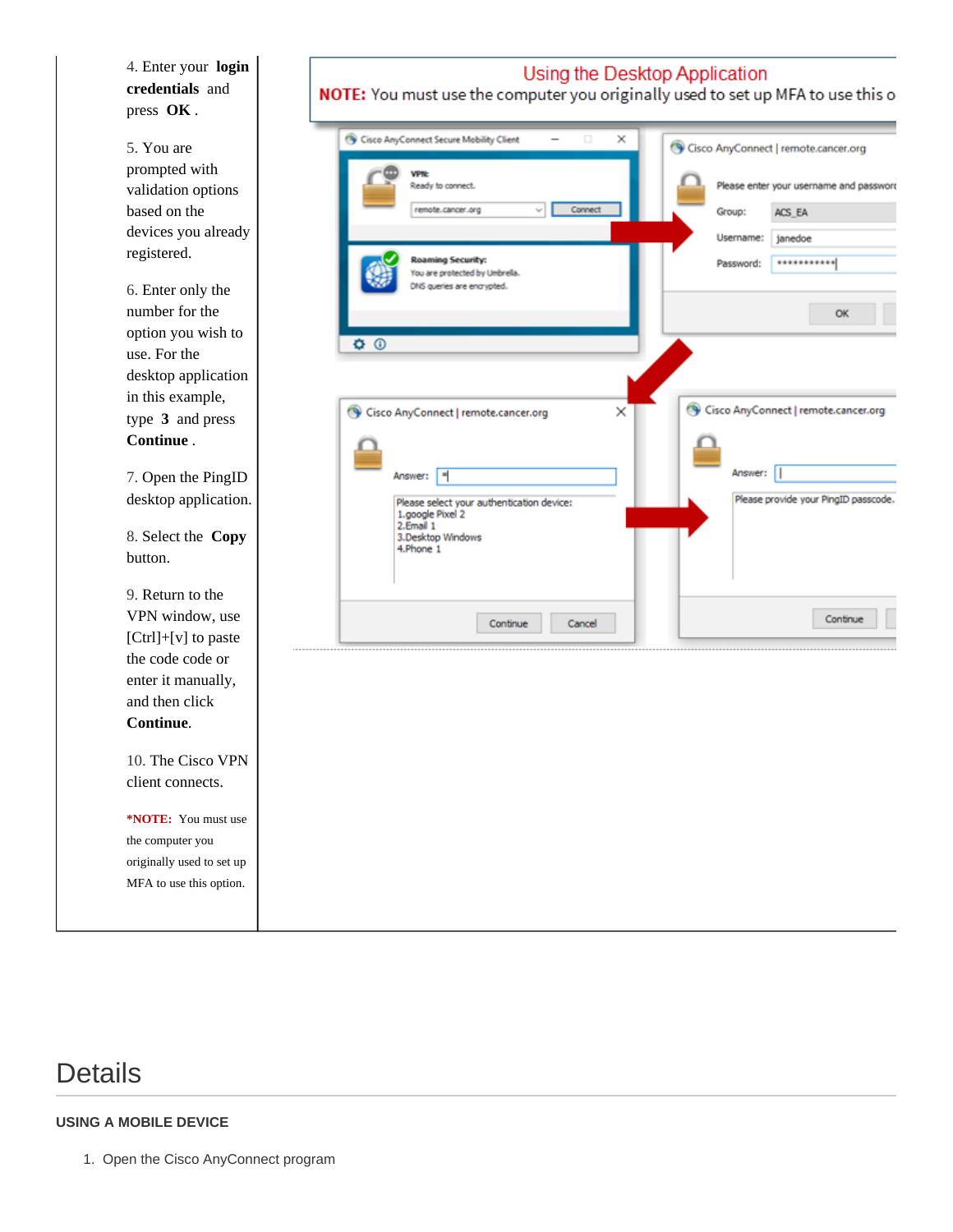- 2. Click **Connect**
- 3. Click the Group dropdown and select **ACS\_EA**
- 4. Enter your **login credentials** and press **OK**.
- 5. You are prompted with validation options based on the devices you already registered.
- 6. Enter only the number for the option you wish to use. For the mobile device in this example, type **1** and press **Continue**.
- 7. Take the following action on your mobile device:
	- If you have face or fingerprint recognition enabled, identify yourself as usual.
	- Otherwise, in the PingID app, swipe the red slider button up and wait for the green "**Authenticated**" message.
	- The Cisco VPN client connects.

#### **USING EMAIL**

- 1. Open the Cisco AnyConnect program
- 2. Click **Connect**
- 3. Click the Group dropdown and select **ACS\_EA**
- 4. Enter your **login credentials** and press **OK**
- 5. You are prompted with validation options based on the devices you already registered
- 6. Enter only the number for the option you wish to use. For the email in this example, type **2** and press **Continue**
- 7. Check the email address you registered
- 8. Open the email that contains the authentication code
- 9. Return to the VPN window, enter the code, and then click **Continue**
	- The Cisco VPN client connects.

#### **USING A PHONE CALL**

- 1. Open the Cisco AnyConnect program.
- 2. Click **Connect**.
- 3. Click the Group dropdown and select **ACS\_EA**.
- 4. Enter your **login credentials** and press **OK**.
- 5. You are prompted with validation options based on the devices you already registered.
- 6. Enter only the number for the option you wish to use. For the phone number in this example, type **4** and press **Continue**.
- 7. The phone you registered will ring. Answer the call and make note of the one-time passcode.
- 8. Return to the VPN window, enter the code, then click **Continue**.
	- The Cisco VPN client connects

#### **USING THE DESKTOP APP\***

- 1. Open the Cisco AnyConnect program.
- 2. Click **Connect**.
- 3. Click the Group dropdown and select **ACS\_EA**.
- 4. Enter your **login credentials** and press **OK**.
- 5. You are prompted with validation options based on the devices you already registered.
- 6. Enter only the number for the option you wish to use. For the desktop application in this example, type **3** and press **Continue**.
- 7. Open the PingID desktop application.
- 8. Select the **Copy** button.
- 9. Return to the VPN window, use [Ctrl]+[v] to paste the code or enter it manually, and then click **Continue**.
	- The Cisco VPN client connects.

**\*NOTE:** You must use the computer you originally used to set up MFA to use this option.

# Symptoms